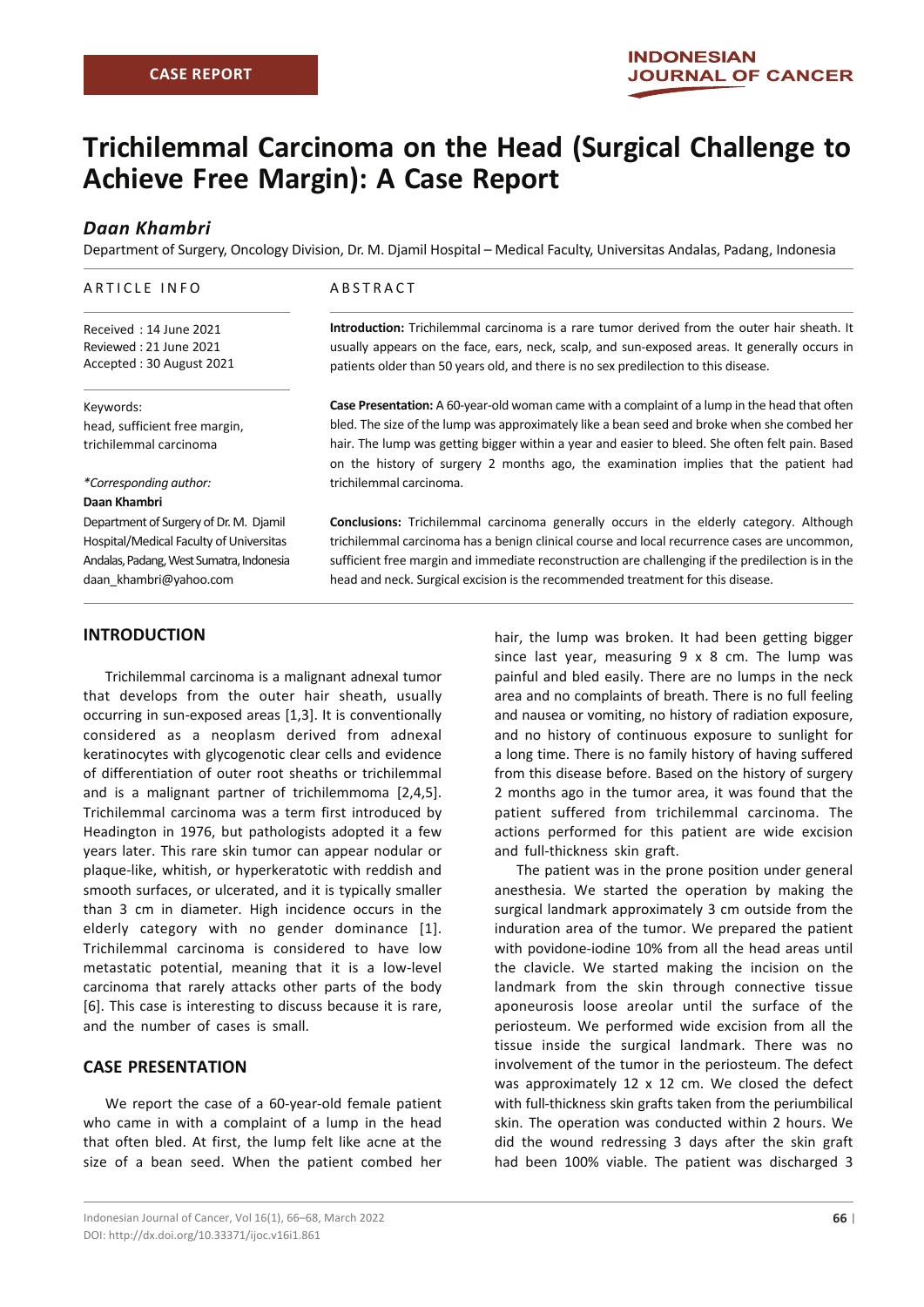

**Figure 1.** Clinical photos of patient. (A) Lession before surgical procedure; (B) The patient's after final condition after surgical; (C) The patient's after 3 months surgical procedure.

days upon admission. The procedure was well tolerated by the patient, and no adverse events were noted (**Figure 1.B**). Three months after the procedure, the patient had no recurrences, complaints, nor other complications (**Figure 1.C**).

## **DISCUSSION**

Trichilemmal carcinoma is rare skin cancer and a malignant form of trichilemmoma. Trichilemmal carcinoma is a malignant adnexal tumor derived from the outer hair sheath that usually occurs in the elderly. It generally occurs in patients older than 50 years old, and there is no gender predisposition to this case [1,3,7]. Trichilemmal carcinoma usually appears on the face, ears, neck, scalp, and sun-exposed areas [1,8].

Based on the research by Hamman et al. [9], there were 103 cases of trichilemmal carcinoma with a median age of 72.5 years. The location of trichilemmal carcinoma on the face is on the cheeks (18%), forehead (10%), nose (9%), temples (6%), eyelids (4%), scalp (13%), ears (9%), and neck (9%). According to the figure above, the tumor is on the patient's scalp, and she is 60 years old. Tumors most often attack the elderly.

The pathogenesis of trichilemmal carcinoma is still unclear. Many risk factors are still under investigation, like high-dose irradiation therapy in previous lesions and repeated X-rays for diagnostic purposes associated with this type of carcinoma. In addition, with exposure to the sun, burn scars can affect the development of trichilemmal carcinoma [10–12].

Clinically, tumors can look like pale tan or reddish papules, ulceration or exophytic plaque or nodule, presenting keratosis or scabs. In general, it appears as a solitary lesion measuring 3 cm in a greater diameter [1,10]. The lesion usually appears less than 1 year and indicates a rapid growth phase, so medical attention is required to deal with it because trichilemmal carcinoma is rare, and its presentation is similar to other skin tumors [13]. The uncommon trichilemmal carcinoma lacks clinical features at inspection and usually appears

in the ulcerative grayish to reddish-brown or flesh colors. Clinically, it is often misdiagnosed as basal cell carcinoma (BCC), actinic keratosis, or squamous cell carcinoma (SCC). There is no known association between trichilemmal carcinoma and Cowden syndrome, both of which appear as de novo proliferation and do not share common pathogenesis [1,14]. Therefore, the differential diagnosis is considered in this case.

Histopathologically, trichilemmal carcinoma has histological features like trichilemmoma with cellular atypia. Its growth is lobular, infiltrative, and often centers on pilosebaceous units. Tumor cells in the center are large, polygonal, and clear with periodic acid Schiff positive, sensitive diastase, and cytoplasm rich in glycogen. Its periphery cells are often palisaded, and the spread of adenoids can sometimes be seen. In some examples when hair follicles are found within the tumor, the outer root sheath is in continuity with the proliferative lobules. In contrast to trichilemmoma, trichilemmal carcinoma cells have atypical nuclei and high mitosis index. Intratumoral hemorrhage and necrosis can also be observed, especially at large masses. Immunohistochemical tests were carried out to confirm the diagnosis; the test showed negative results of CEA (carcinoembryonic antigen) and EMA (epithelial membrane antigen) although there were reports of late positive cases [3,7,9,13,15].

Trichilemmal carcinoma should be distinguished by other malignant skin lesions so that the selection in treatment is appropriate. The recommended treatment for trichilemmal carcinoma is surgical excision, wide excision with histologically documented clean margins; however, there may be a potential recurrence and local aggressiveness. Mohs micrographic surgery is useful for tracking pagetoid spread [2,7]. Surgery is considered to be the treatment of choice for trichilemmal carcinoma, and periodic surveillance without adjuvant therapy is generally sufficient [16]. Trichilemmal carcinoma has an indolent clinical course [7]. Based on the author's assumption, this is caused by the patient's hesitancy to see MDs in low middle-income countries, the patient's